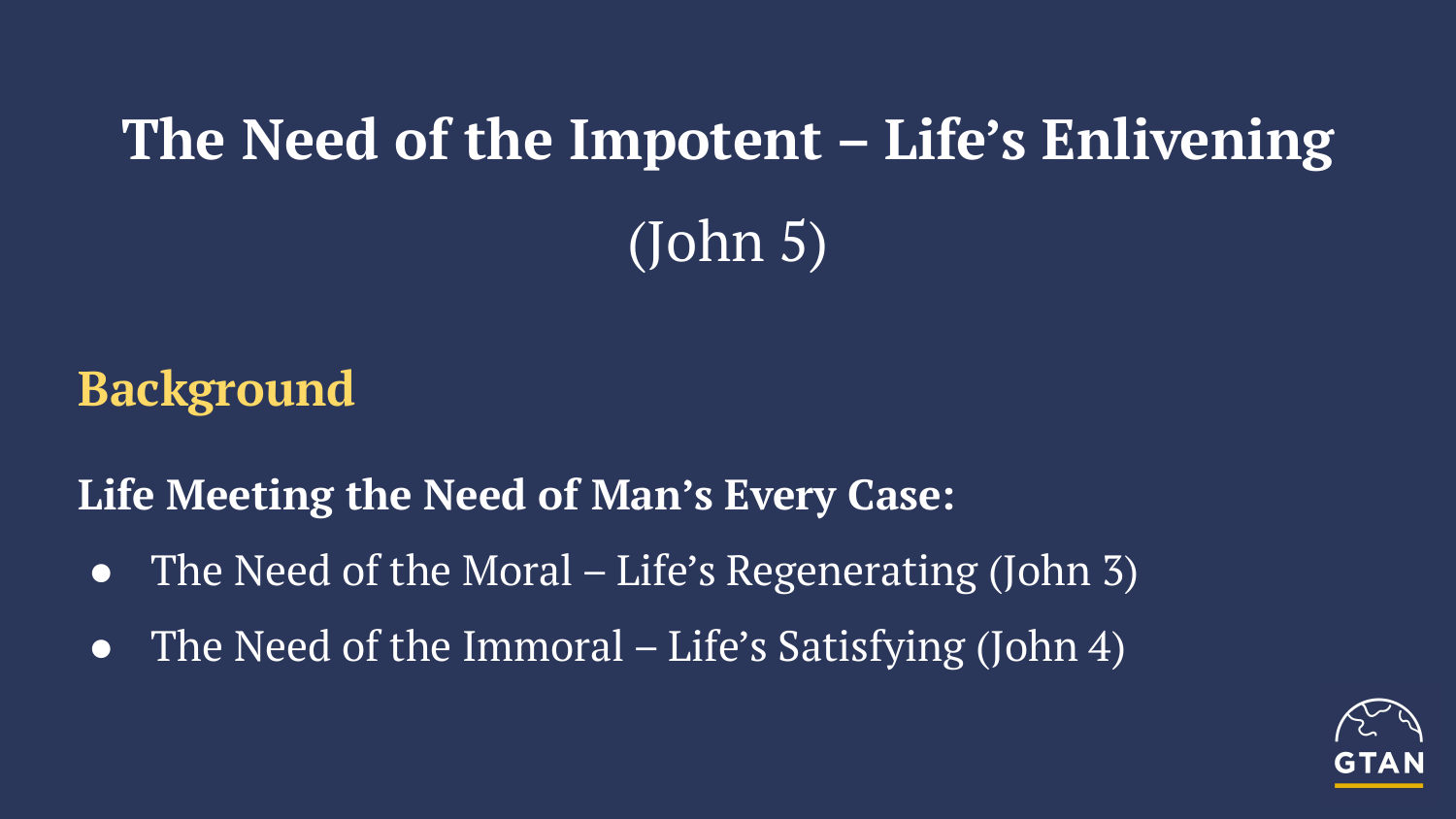

- **1** After these things there was a feast of the Jews, and Jesus went up to Jerusalem.
- **2** Now there is in Jerusalem near the sheepgate a pool, which is called in Hebrew Bethesda, having five porticoes.

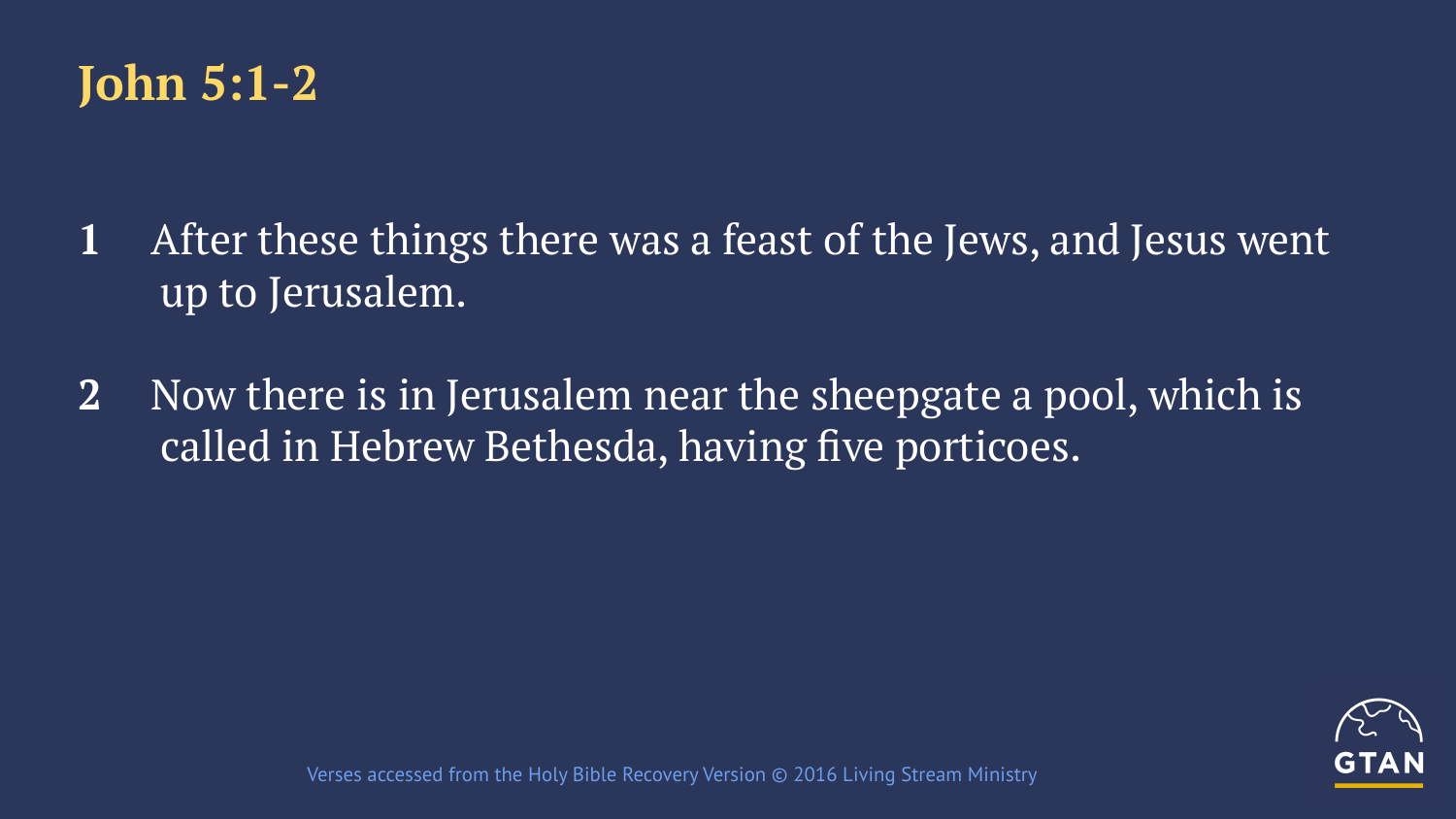

**44** And He said to them, These are My words which I spoke to you while I was still with you, that all the things written in the Law of Moses and the Prophets and Psalms concerning Me must be fulfilled.

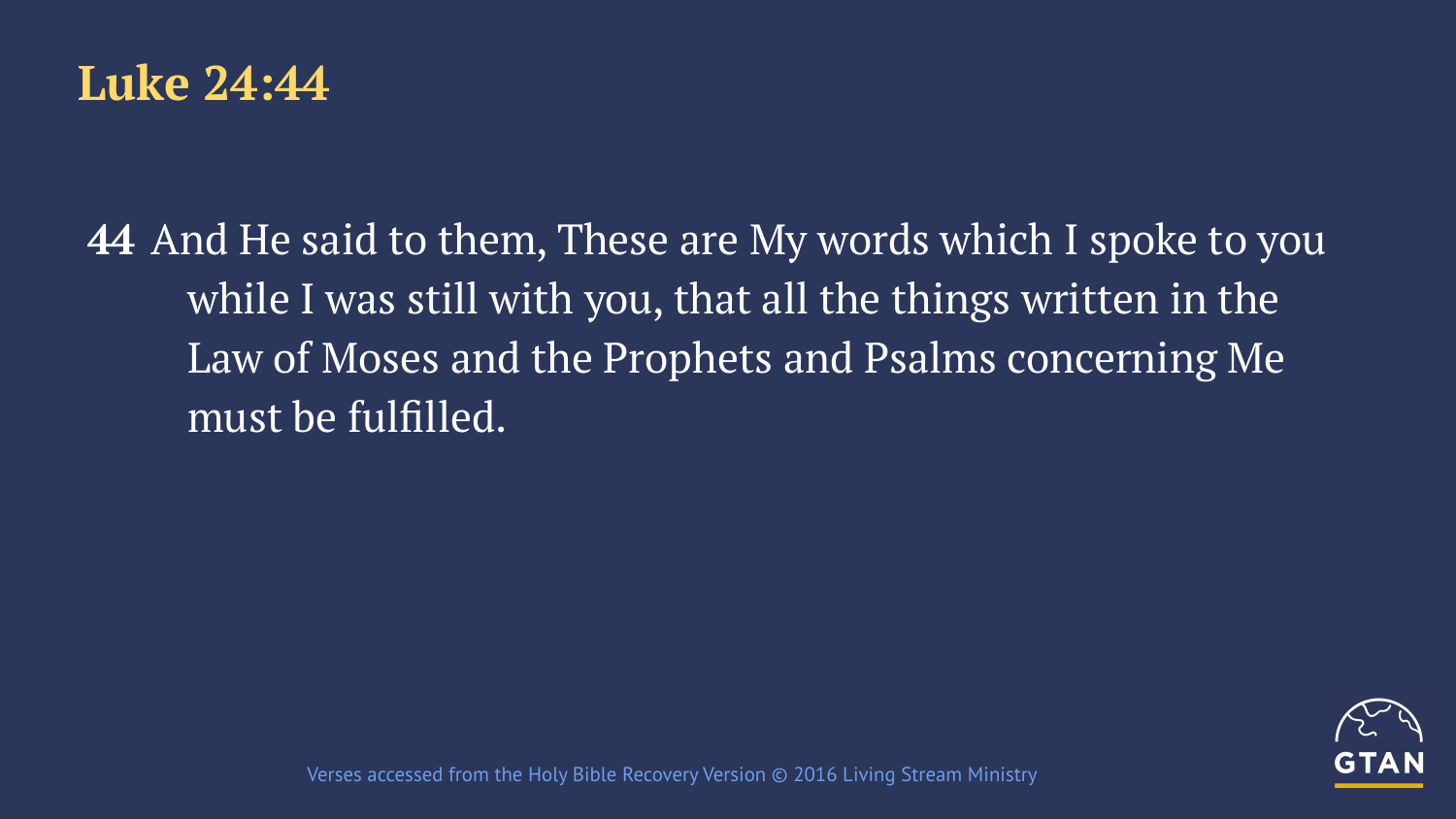## **John 5:3-5**

- **3** In these lay a multitude of those who were sick, blind, lame, and withered, waiting for the moving of the water.
- **4** For an angel went down from time to time in the pool and stirred up the water; the first then to step in after the stirring up of the water was made well of whatever disease he was being held by.
- **5** And a certain man was there, who had been thirty-eight years in his sickness.

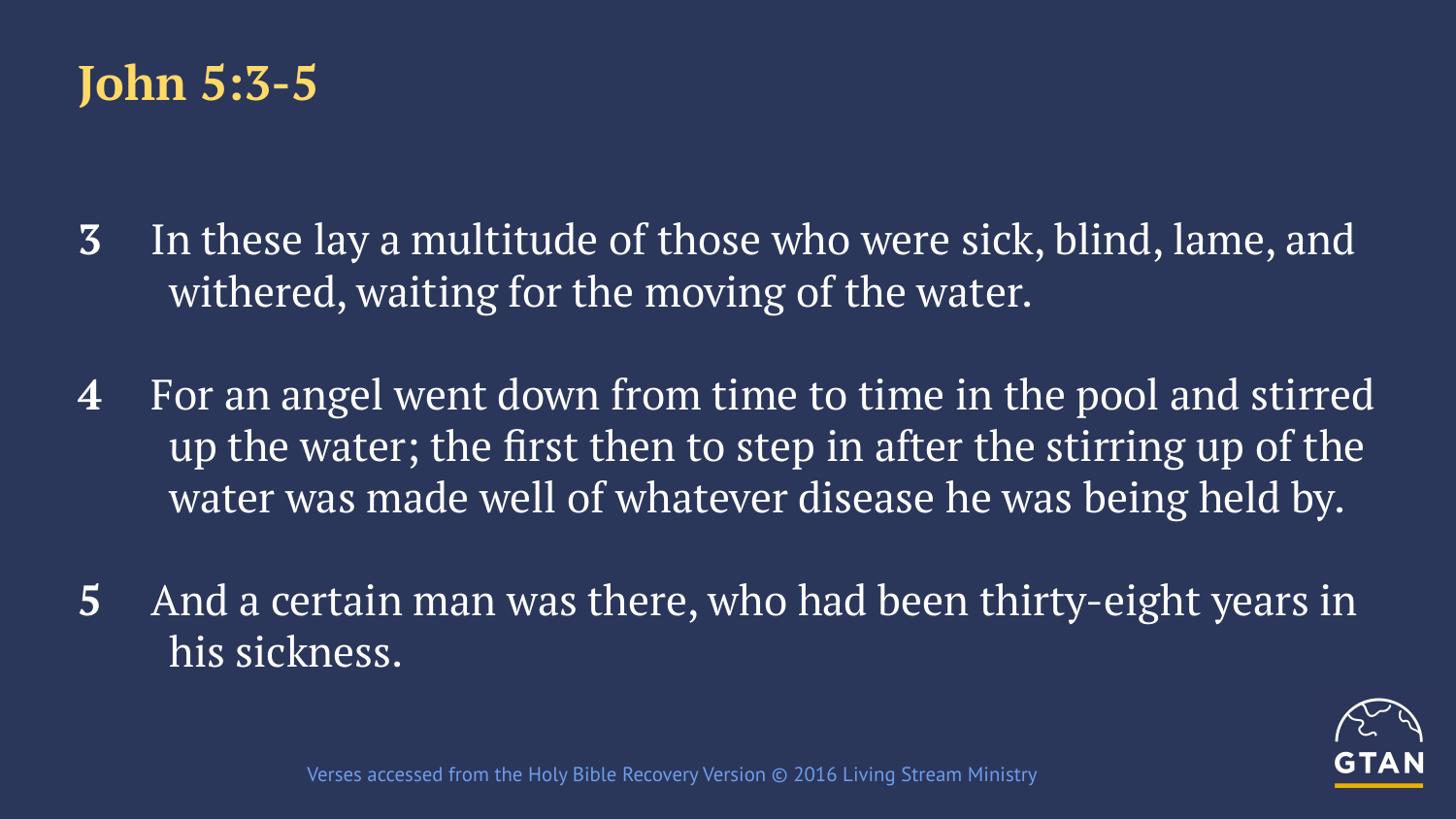## **Rom. 7:17, 19**

**17** Now then it is no longer I that work it out but sin that dwells in me.

**19** For I do not do the good which I will; but the evil which I do not will, this I practice.

#### **Gal. 3:21**

**21** Is then the law against the promises of God? Absolutely not! For if a law had been given which was able to give life, righteousness would have indeed been of law.

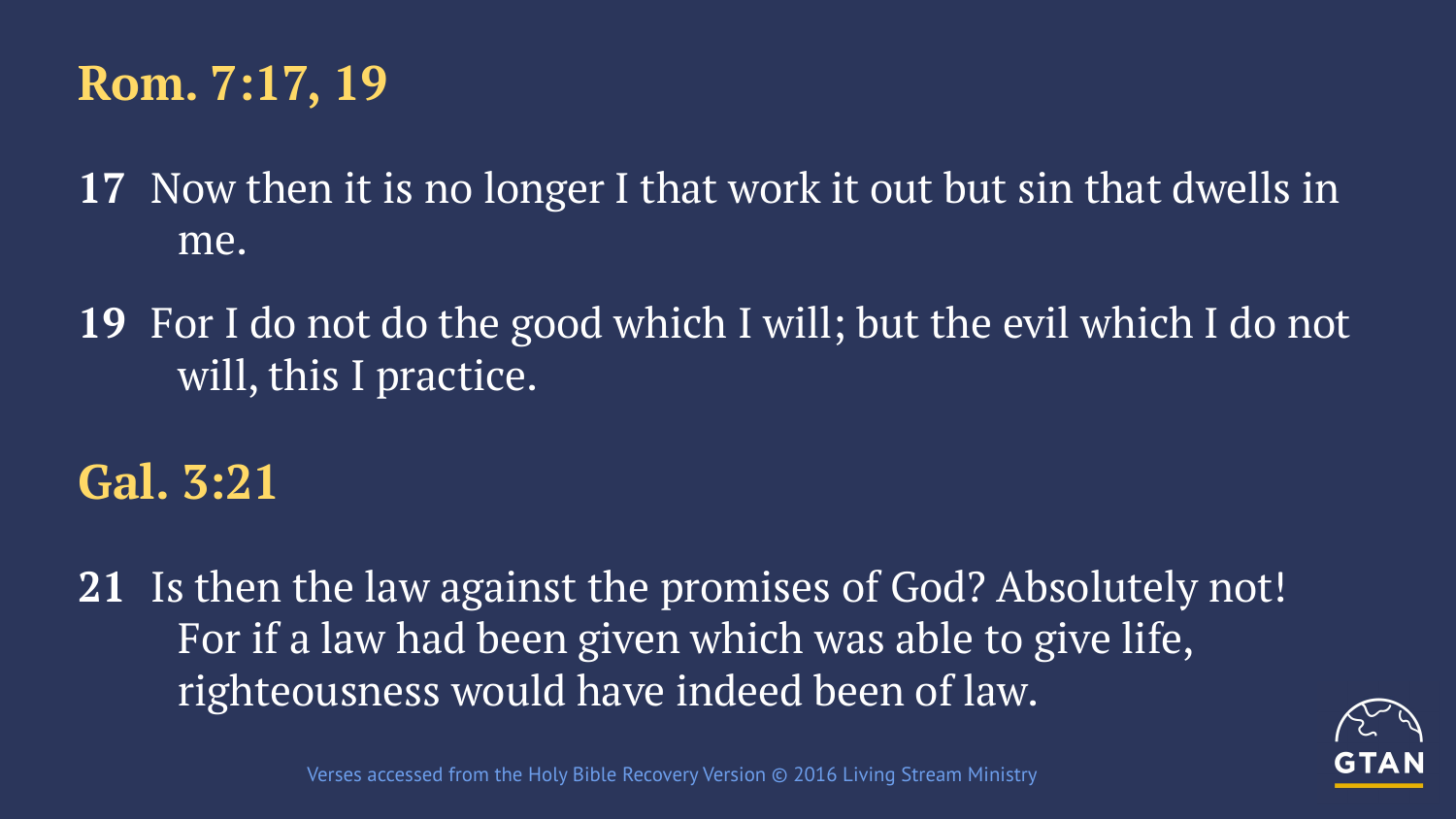

**25** Truly, truly, I say to you, An hour is coming, and it is now, when the dead will hear the voice of the Son of God, and those who hear will live.

## **Eph. 2:1**

**1** And you, though dead in your offenses and sins,

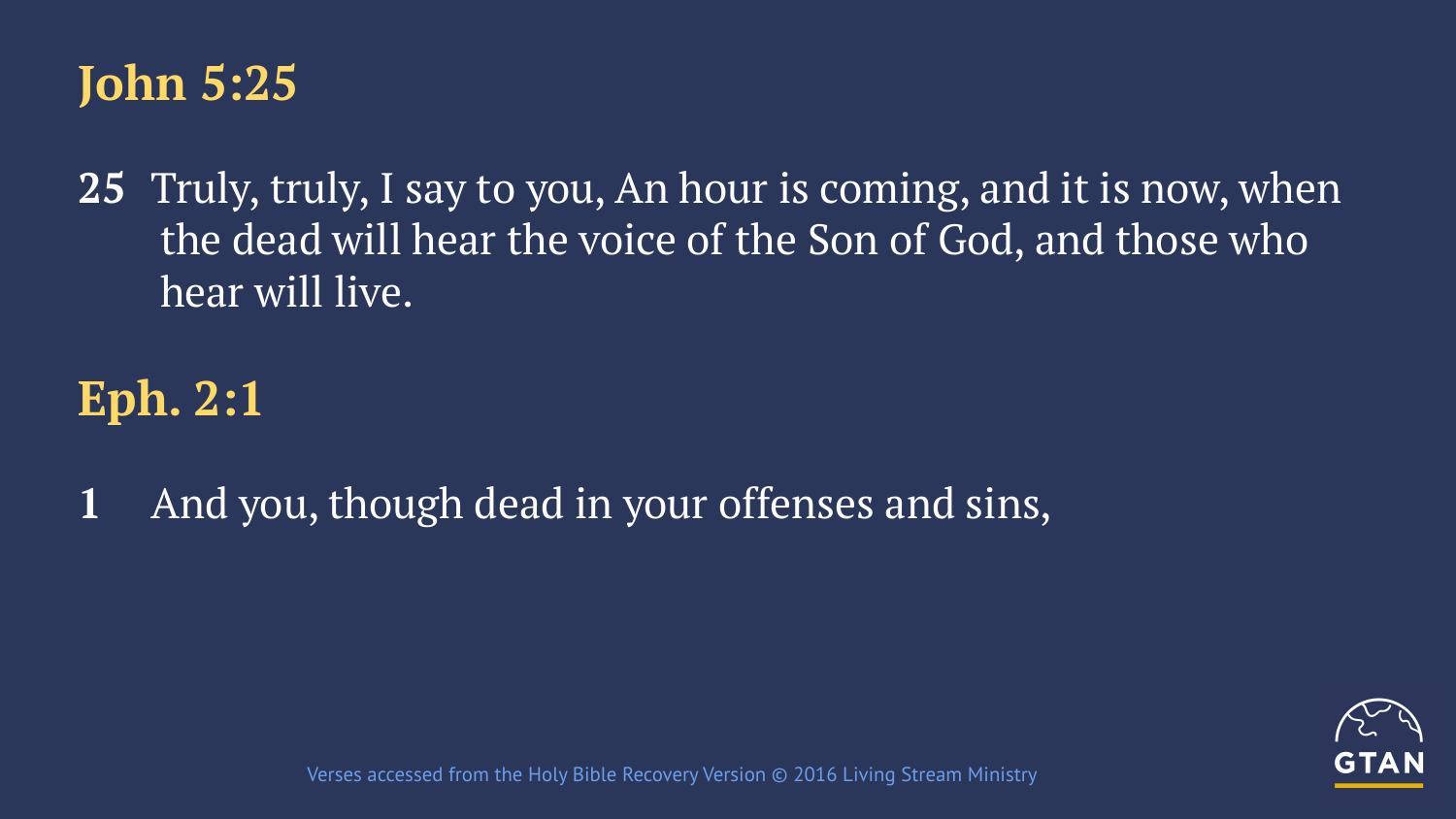# **John 5:6-8**

- **6** When Jesus saw this one lying there and knew that he had already been a long time in that condition, He said to him, Do you want to get well?
- 7 The sick man answered Him, Sir, I have no one to put me into the pool when the water is stirred up; but while I am coming, another steps down before me.
- 8 Jesus said to him, Rise, take up your mat and walk.

# **John 6:63**

**63** It is the Spirit who gives life; the flesh profits nothing; the words which I have spoken to you are spirit and are life.

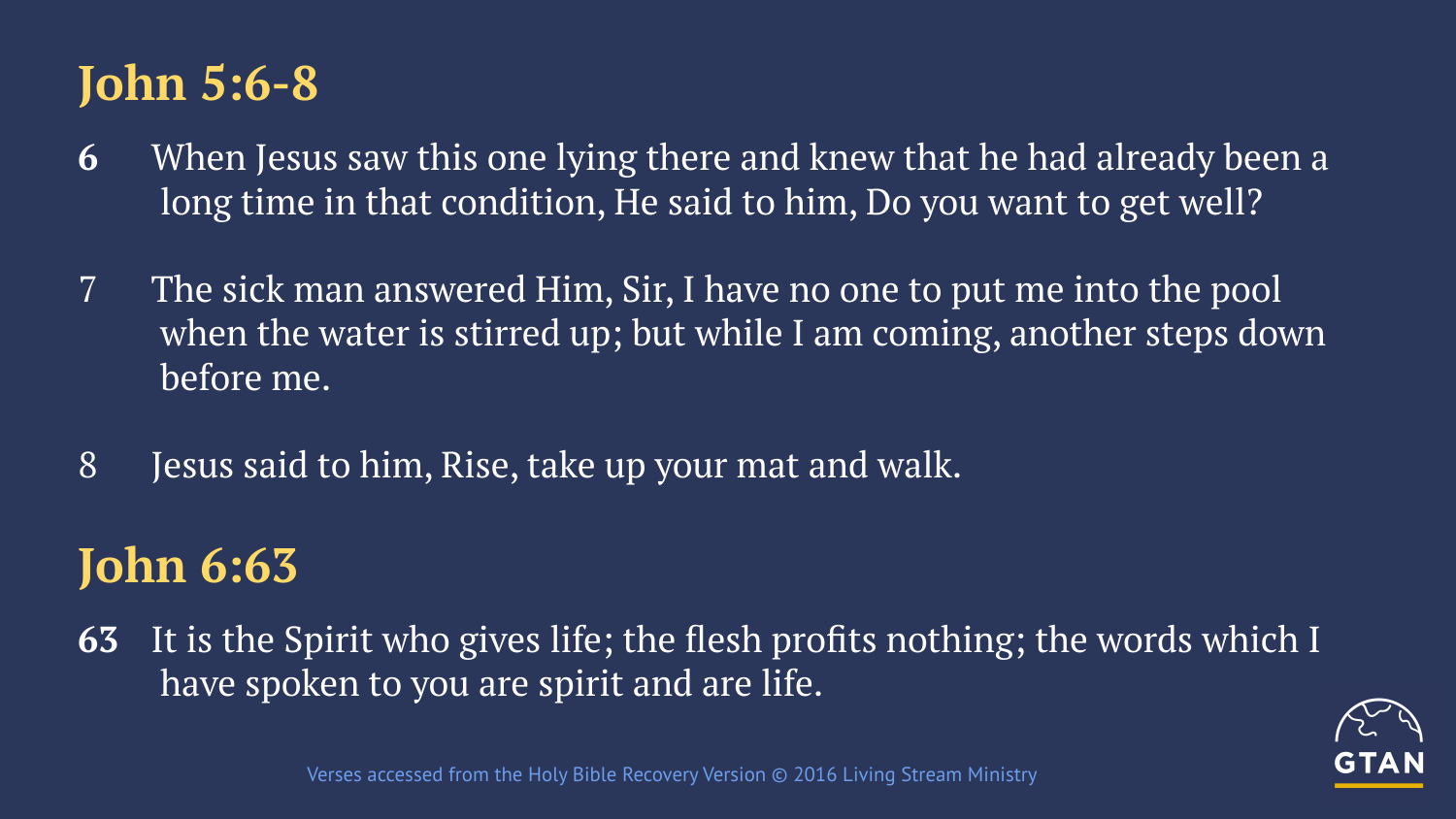

**9** And immediately the man became well, and he took up his mat and walked. Now it was the Sabbath on that day;

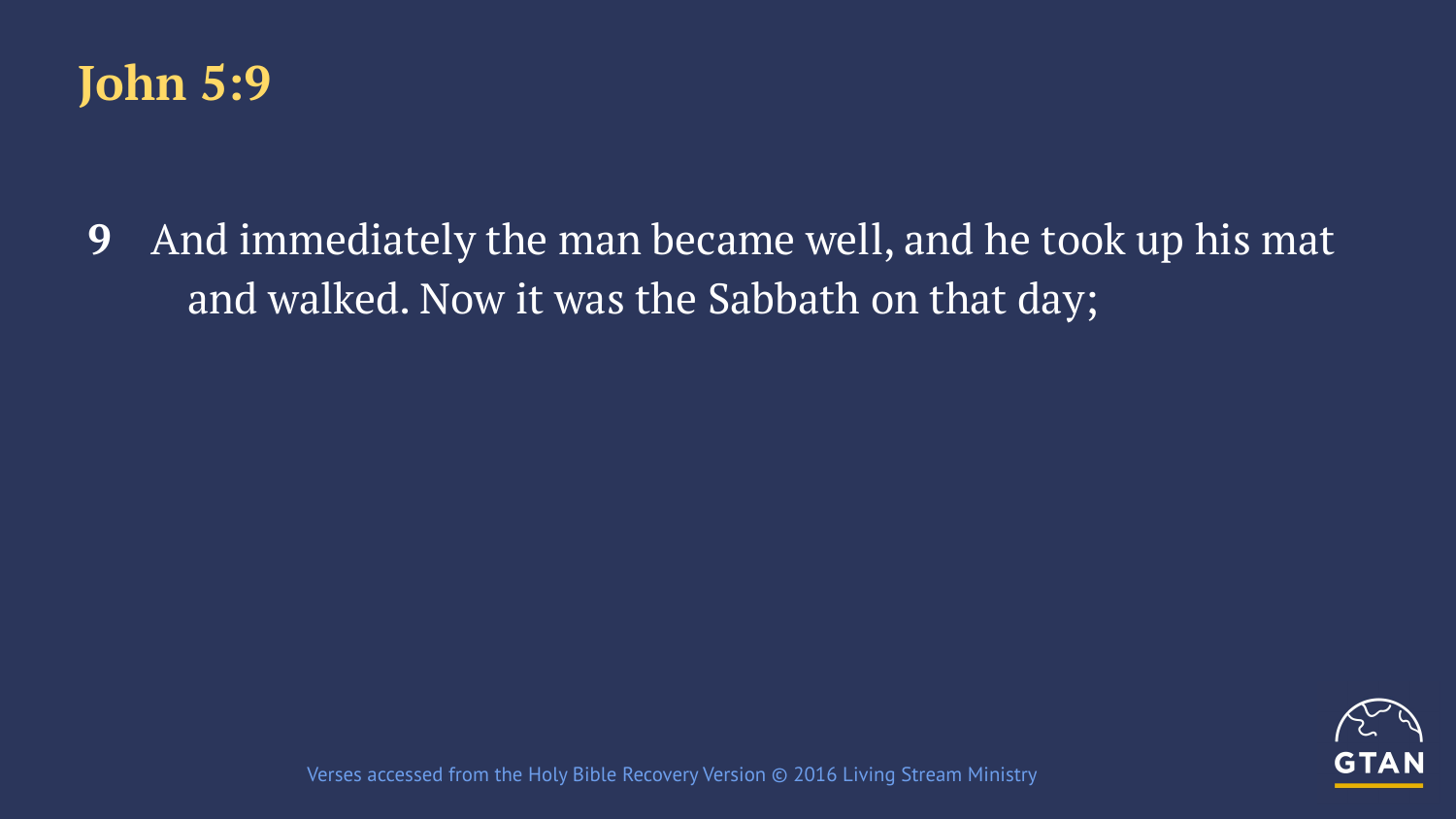# **John 5:10-13, 15**

- **10** Therefore the Jews said to the one who had been healed, It is the Sabbath, and it is not lawful for you to take up your mat.
- **11** But he answered them, He who made me well, that One said to me, Take up your mat and walk.
- **12** They asked him, Who is the man who said to you, Take up your mat and walk?
- **13** But he who had been healed did not know who it was, for Jesus had withdrawn, there being a crowd in that place.
- **15** The man went away and told the Jews that Jesus was the One who made him well.

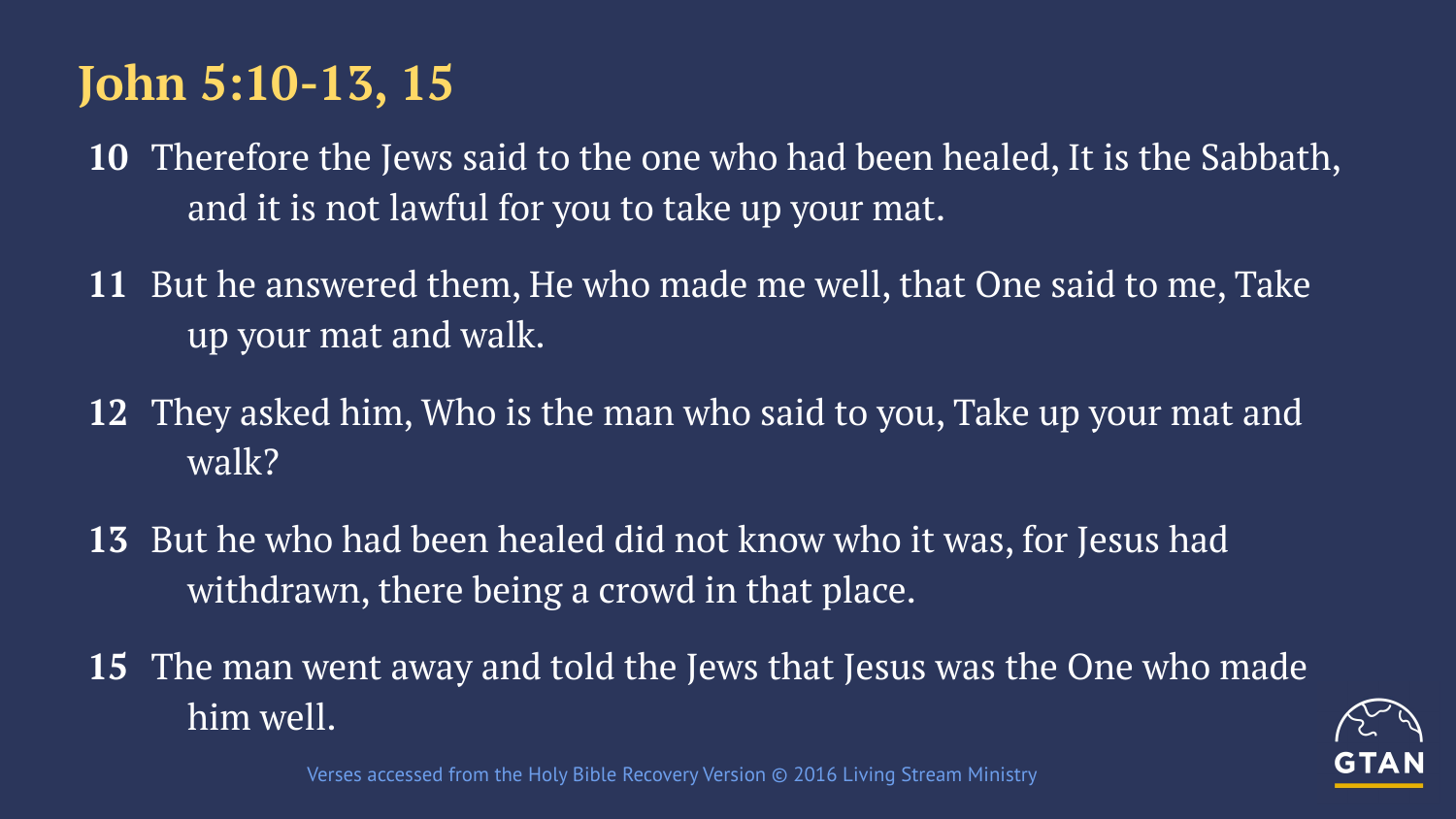

## **16** And because of this the Jews persecuted Jesus and sought to kill Him, because He did these things on the Sabbath.